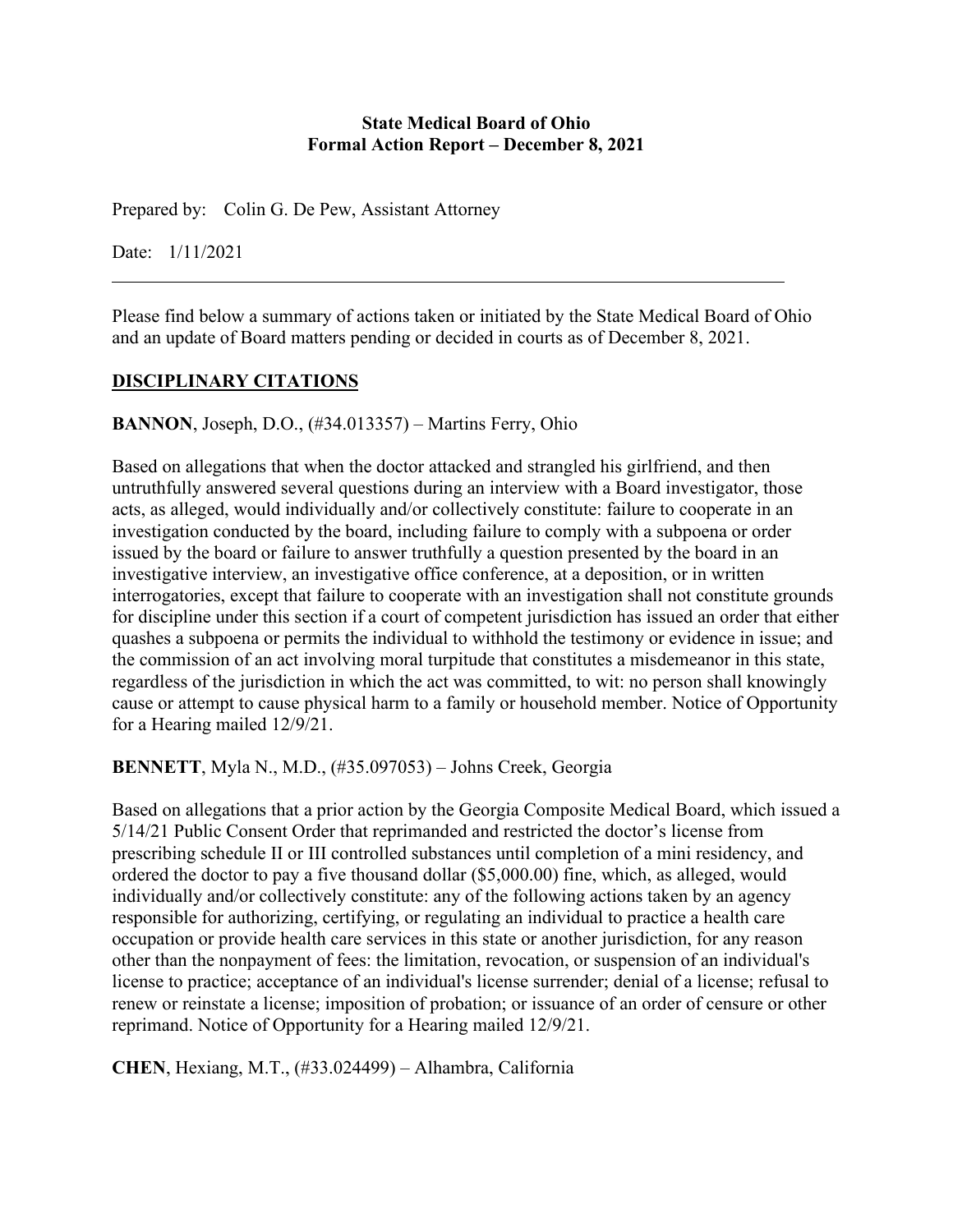Based on allegations that when the massage therapist failed to appear for a deposition pursuant to a Board investigative subpoena, and failed to respond to the Board's request for a response, those acts and/or omissions, as alleged, would individually and/or collectively constitute: failure to cooperate in an investigation conducted by the board, including failure to comply with a subpoena or order issued by the board or failure to answer truthfully a question presented by the board in an investigative interview, an investigative office conference, at a deposition, or in written interrogatories, except that failure to cooperate with an investigation shall not constitute grounds for discipline under this section if a court of competent jurisdiction has issued an order that either quashes a subpoena or permits the individual to withhold the testimony or evidence in issue. Notice of Opportunity for a Hearing mailed 12/9/21.

### **DANUK**, Jianmei, M.T., (#33.024665) – Fishers, Indiana

Based on allegations that when the massage therapist failed to appear for a deposition pursuant to a Board investigative subpoena, and failed to respond to the Board's request for a response, those acts and/or omissions, as alleged, would individually and/or collectively constitute: failure to cooperate in an investigation conducted by the board, including failure to comply with a subpoena or order issued by the board or failure to answer truthfully a question presented by the board in an investigative interview, an investigative office conference, at a deposition, or in written interrogatories, except that failure to cooperate with an investigation shall not constitute grounds for discipline under this section if a court of competent jurisdiction has issued an order that either quashes a subpoena or permits the individual to withhold the testimony or evidence in issue. Notice of Opportunity for a Hearing mailed 12/9/21.

### **FITZPATRICK**, Jordan P., M.T. Applicant – Bellefontaine, Ohio

Based on the submission of an application to practice massage therapy, and on allegations that the massage therapist was found guilty in the Marysville Municipal Court, Marysville, Ohio to the charge of Persistent Disorderly Conduct which was based upon the massage therapist having made threats of violence to a former employer and employees, and their families; also based on a prior history of disorderly conduct and psychiatric treatment; and also based upon a Board Ordered psychiatric evaluation that determined the applicant is currently incapable of practicing massage therapy according to acceptable and prevailing standards of care; which, as alleged, would individually and/or collectively constitute: an inability to practice according to acceptable and prevailing standards of care by reason of mental illness or physical illness, including, but not limited to, physical deterioration that adversely affects cognitive, motor, or perceptive skills. Notice of Opportunity for a Hearing mailed 12/9/21.

### **HU**, Biyun, M.T., (#33.024334) – Monroeville, Pennsylvania

Based on allegations that when the massage therapist failed to appear for a deposition pursuant to a Board investigative subpoena, and failed to respond to the Board's request for a response, those acts and/or omissions, as alleged, would individually and/or collectively constitute: failure to cooperate in an investigation conducted by the board, including failure to comply with a subpoena or order issued by the board or failure to answer truthfully a question presented by the board in an investigative interview, an investigative office conference, at a deposition, or in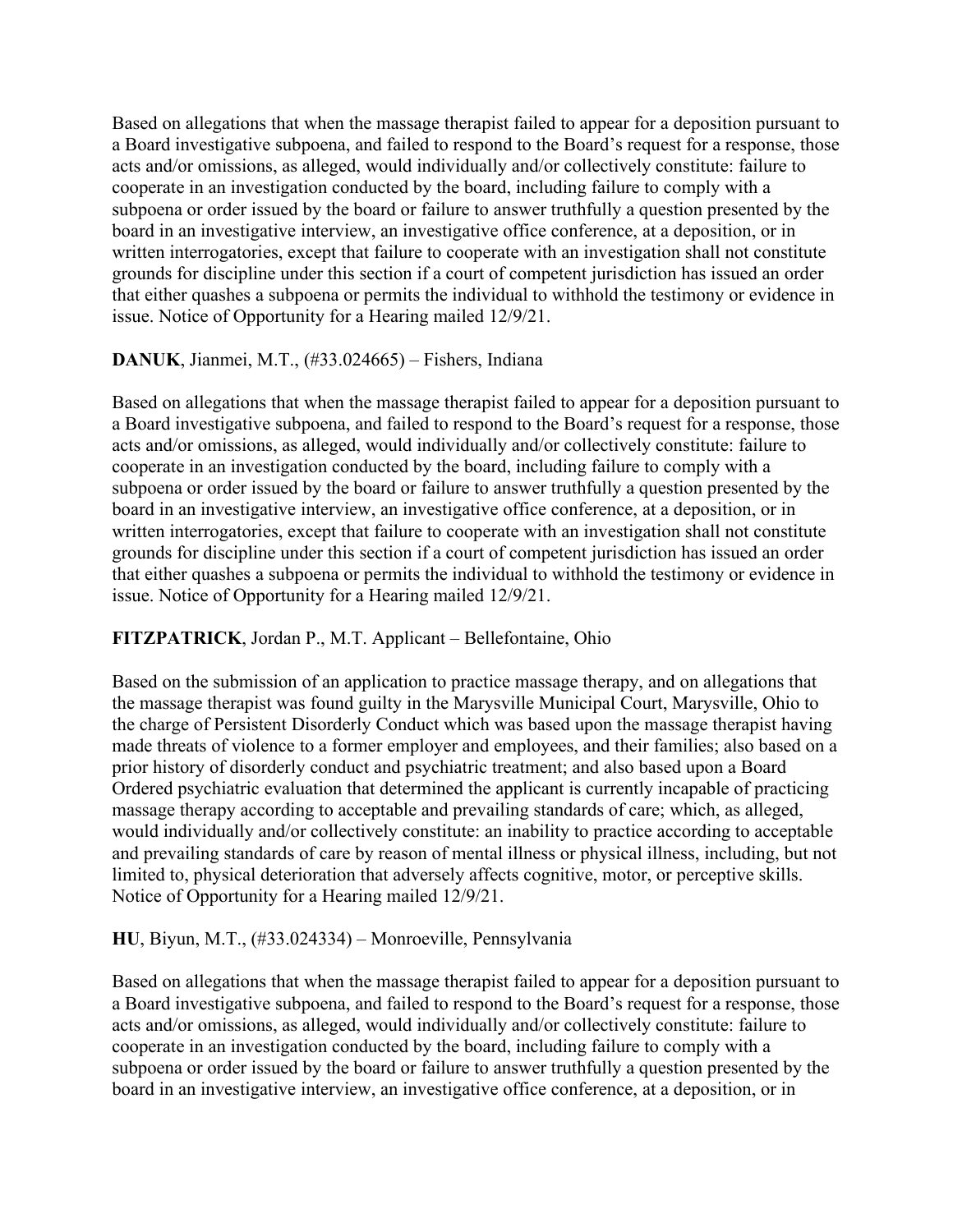written interrogatories, except that failure to cooperate with an investigation shall not constitute grounds for discipline under this section if a court of competent jurisdiction has issued an order that either quashes a subpoena or permits the individual to withhold the testimony or evidence in issue. Notice of Opportunity for a Hearing mailed 12/9/21.

#### **HUANG**, Yan Fang, M.T. Applicant – Chanhassen, Minnesota

Based on the submission of an application to practice massage therapy, and on allegations that when the massage therapist failed to appear for a deposition pursuant to a Board investigative subpoena, and failed to respond to the Board's request for a response, those acts and/or omissions, as alleged, would individually and/or collectively constitute: failure to cooperate in an investigation conducted by the board, including failure to comply with a subpoena or order issued by the board or failure to answer truthfully a question presented by the board in an investigative interview, an investigative office conference, at a deposition, or in written interrogatories, except that failure to cooperate with an investigation shall not constitute grounds for discipline under this section if a court of competent jurisdiction has issued an order that either quashes a subpoena or permits the individual to withhold the testimony or evidence in issue. Notice of Opportunity for a Hearing mailed 12/9/21.

### **LIU**, Taiying, M.T., (#33.024709) – Wheeling, West Virginia

Based on allegations that when the massage therapist failed to appear for a deposition pursuant to a Board investigative subpoena, and failed to respond to the Board's request for a response, those acts and/or omissions, as alleged, would individually and/or collectively constitute: failure to cooperate in an investigation conducted by the board, including failure to comply with a subpoena or order issued by the board or failure to answer truthfully a question presented by the board in an investigative interview, an investigative office conference, at a deposition, or in written interrogatories, except that failure to cooperate with an investigation shall not constitute grounds for discipline under this section if a court of competent jurisdiction has issued an order that either quashes a subpoena or permits the individual to withhold the testimony or evidence in issue. Notice of Opportunity for a Hearing mailed 12/9/21.

### **RAMANA**, Chigurupati V., M.D., (#35.062273) – Gates Mills, Ohio

Based on allegations that a prior action by the Oklahoma State Board of Medical Licensure and Supervision, which issued a 3/17/21 Order permanently restricting the doctor's license from engaging in venous stenting, individually and/or collectively constitute "[a]ny of the following actions taken by an agency responsible for authorizing, certifying, or regulating an individual to practice a health care occupation or provide health care services in this state or another jurisdiction, for any reason other than the nonpayment of fees: the limitation, revocation, or suspension of an individual's license to practice; acceptance of an individual's license surrender; denial of a license; refusal to renew or reinstate a license; imposition of probation; or issuance of an order of censure or other reprimand. Notice of Opportunity for a Hearing mailed 12/9/21.

**RIVERA**, Milagros T., M.D., (#35.124332) – Savanah, Georgia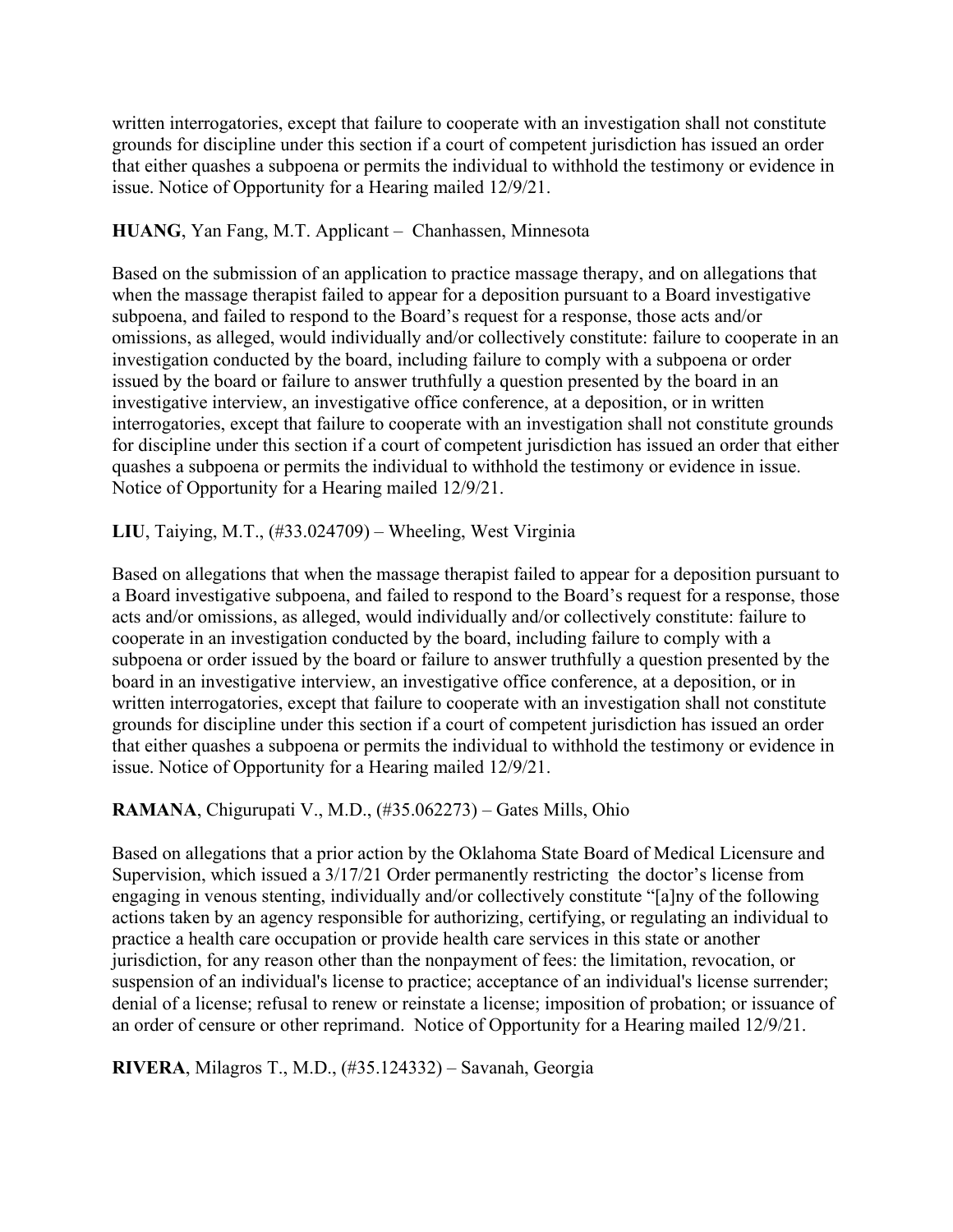Based on allegations that when the doctor plead guilty in the United States District Court for the Southern District of Georgia, to one count of conspiracy to engage in interstate travel or transportation in aid of a racketeering business, and ordered to pay eighty one thousand three hundred sixty dollars (\$81,360.00) in restitution, and a five thousand five hundred dollar (\$5,500.00) fine; and on the prior action by the Georgia Composite Medical Board, which issued a 6/8/21 Public Consent Order, that reprimanded the doctor's license and ordered him to pay a five thousand dollar (\$5,000.00) fine, those acts, as alleged, would individually and/or collectively constitute: a plea of guilty to, a judicial finding of guilt of, or a judicial finding of eligibility for intervention in lieu of conviction for, a felony; and any of the following actions taken by an agency responsible for authorizing, certifying, or regulating an individual to practice a health care occupation or provide health care services in this state or another jurisdiction, for any reason other than the nonpayment of fees: the limitation, revocation, or suspension of an individual's license to practice; acceptance of an individual's license surrender; denial of a license; refusal to renew or reinstate a license; imposition of probation; or issuance of an order of censure or other reprimand. Notice of Opportunity for a Hearing mailed 12/9/21.

### **SUBER**, Jessica S., M.D., (#35.123910) – McDermott, Ohio

Based on allegations that when the doctor engaged in multiple incidences of sexual misconduct with one identifiable patient, those acts, as alleged, would individually and/or collectively constitute: violating or attempting to violate, directly or indirectly, or assisting in or abetting the violation of, or conspiring to violate, any provisions of this chapter or any rule promulgated by the board, to wit: the Board's prohibitions regarding sexual misconduct, which also constitutes a departure from, or the failure to conform to, minimal standards of care of similar practitioners under the same or similar circumstances, whether or not actual injury to a patient is established. Notice of Opportunity for a Hearing mailed 12/9/21.

### **WILLIAMS**, Dillon, M.T. Applicant – Edison, Ohio

Based on allegations that the massage therapist's plea of guilty in the Court of Common Pleas of Franklin County, Ohio, to felony offenses of Trafficking in a Fentanyl Related Compound with Forfeiture Specification, and Possession of Fentanyl Related Compound with Forfeiture Specification, to which the massage therapist was sentenced to two years of community control, which, as alleged, would individually and/or collectively constitute a plea of guilty to, a judicial finding of guilt of, or a judicial finding of eligibility for intervention in lieu of conviction for, a felony. Notice of Opportunity for a Hearing mailed 12/9/21.

### **WYNNE**, Walter L., M.D., (#35.130853) – Solon, Ohio

Based on a prior action by the Medical Board of California, which issued a 3/25/21 Stipulated Settlement and Disciplinary Order (effective 7/14/21) that revoked the doctor's license, with a stay of four years of probation, and on allegations that the doctor failed to respond to Board interrogatories, which, as alleged, would individually and/or collectively constitute: any of the following actions taken by an agency responsible for authorizing, certifying, or regulating an individual to practice a health care occupation or provide health care services in this state or another jurisdiction, for any reason other than the nonpayment of fees: the limitation, revocation,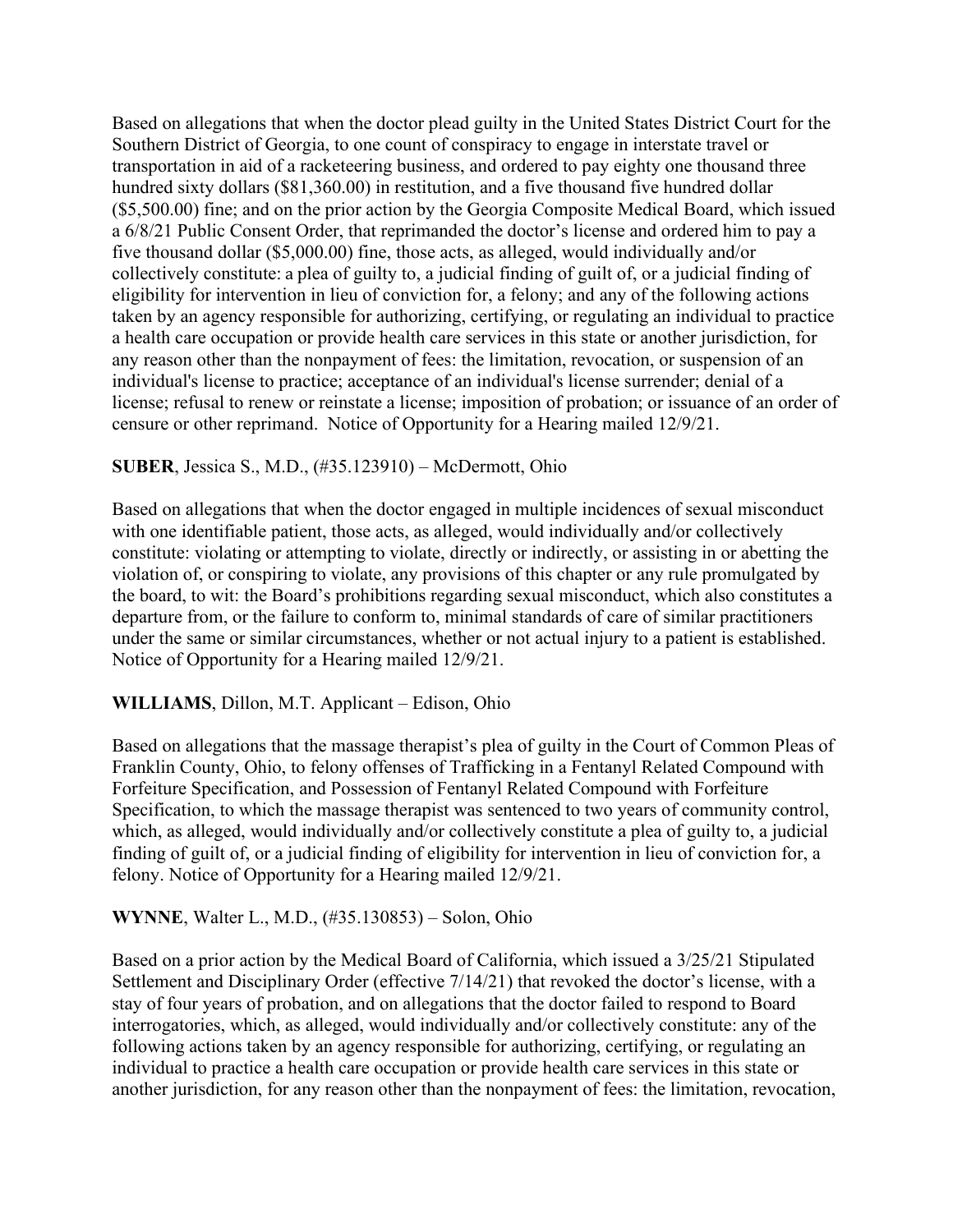or suspension of an individual's license to practice; acceptance of an individual's license surrender; denial of a license; refusal to renew or reinstate a license; imposition of probation; or issuance of an order of censure or other reprimand; and failure to cooperate in an investigation conducted by the board under division (F) of this section, including failure to comply with a subpoena or order issued by the board or failure to answer truthfully a question presented by the board in an investigative interview, an investigative office conference, at a deposition, or in written interrogatories, except that failure to cooperate with an investigation shall not constitute grounds for discipline under this section if a court of competent jurisdiction has issued an order that either quashes a subpoena or permits the individual to withhold the testimony or evidence in issue. Notice of Opportunity for a Hearing mailed 12/9/21.

**YANG**, Xiaohui, M.T., (#33.024640) – Fishers, Indiana

Based on allegations that when the massage therapist failed to appear for a deposition pursuant to a Board investigative subpoena, and failed to respond to the Board's request for a response, those acts and/or omissions, as alleged, would individually and/or collectively constitute: failure to cooperate in an investigation conducted by the board, including failure to comply with a subpoena or order issued by the board or failure to answer truthfully a question presented by the board in an investigative interview, an investigative office conference, at a deposition, or in written interrogatories, except that failure to cooperate with an investigation shall not constitute grounds for discipline under this section if a court of competent jurisdiction has issued an order that either quashes a subpoena or permits the individual to withhold the testimony or evidence in issue. Notice of Opportunity for a Hearing mailed 12/9/21.

# **NON-DISCIPLINARY CITATIONS**

**BROGAN**, Zachary, R.C.P., (#RCP.11564) - Florence, Indiana (Non-Disciplinary)

Proposed conditional approval of application for restoration of license to practice as a respiratory care professional, conditioned upon passage of the Clinical Simulation Examination (CSE) within six months. Based on the submission of an application for restoration of a license to practice respiratory care, and on allegations that the applicant has not been engaged in the active practice of respiratory care for more than two years. Notice of Opportunity for a Hearing mailed 12/9/21.

**DAWSON**, Brianne E., R.C.P Applicant – Steubenville, Ohio (Non-Disciplinary)

Proposed denial of application for a license to practice respiratory care based upon the submission of an application to practice respiratory care, and on allegations that the applicant has not successfully completed an examination acceptable to the Board. Notice of Opportunity for a Hearing mailed 12/9/21.

**FRANKE**, Jacob J, R.C.P Applicant – Angola, Indiana (Non-Disciplinary)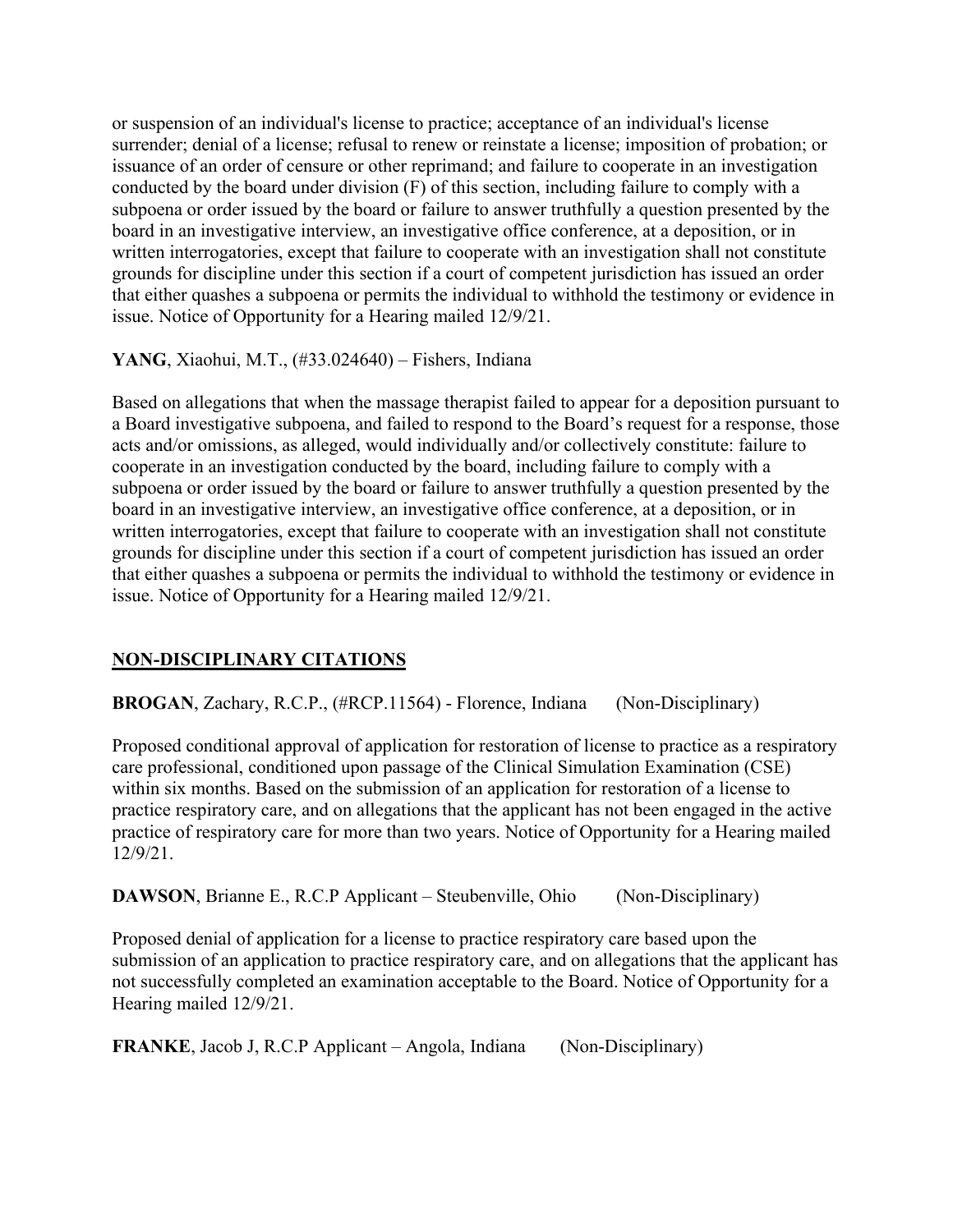Proposed denial of application for a license to practice respiratory care based upon the submission of an application to practice respiratory care, and on allegations that the applicant has not successfully completed an examination acceptable to the Board. Notice of Opportunity for a Hearing mailed 12/9/21.

**GEFFERT**. Elizabeth, M.T., (#33.017928) - Cleveland, Ohio (Non-Disciplinary)

Proposed conditional approval of application for restoration of license to practice massage therapy, conditioned upon passage of the Massage and Bodywork Licensing Examination (MBLEx) within six months. Based on the submission of an application for restoration of license to practice massage therapy, and on allegations that the applicant has not been engaged in the active practice of massage therapy for more than two years. Notice of Opportunity for a Hearing mailed 12/9/21.

**KELLER**, Joseph A., M.D. Applicant – Grove City, Ohio (Non-Disciplinary)

Proposed denial of application for a license to practice medicine and surgery, based on the submission of an application to practice allopathic medicine and surgery, and on allegations that the applicant has not successfully completed at least twenty-four months of graduate medical education through the second-year level of graduate medication or its equivalent as determined buy the Board. Notice of Opportunity for a Hearing mailed 12/9/21.

**MCGILL**, Justin R., M.T. Applicant - Vaughnsville, Ohio (Non-Disciplinary)

Proposed conditional approval of application for a license to practice massage therapy, conditioned upon passage of the Massage and Bodywork Licensing Examination (MBLEx) within six months. Based on the submission of an application for a license to practice massage therapy, and on allegations that the applicant has not been engaged in the active practice of massage therapy for more than two years. Notice of Opportunity for a Hearing mailed 12/9/21.

**MYERS**, Elizabeth E., M.T. Applicant – Westlake, Ohio (Non-Disciplinary)

Proposed denial of application for a license to practice massage therapy, based on the submission of an application to practice massage therapy, and on allegations that the applicant's course of instruction does not meet Ohio's minimum clock hour requirement. Notice of Opportunity for a Hearing mailed 12/9/21.

**MORTON**, Elizabeth L., M.T., (#33.017257) - Dayton, Ohio (Non-Disciplinary)

Proposed onditional approval of application for restoration of license to practice massage therapy, conditioned upon passage of the Massage and Bodywork Licensing Examination (MBLEx) within six months. Based on the submission of an application for restoration of license to practice massage therapy, and on allegations that the applicant has not been engaged in the active practice of massage therapy for more than two years. Notice of Opportunity for a Hearing mailed 12/9/21.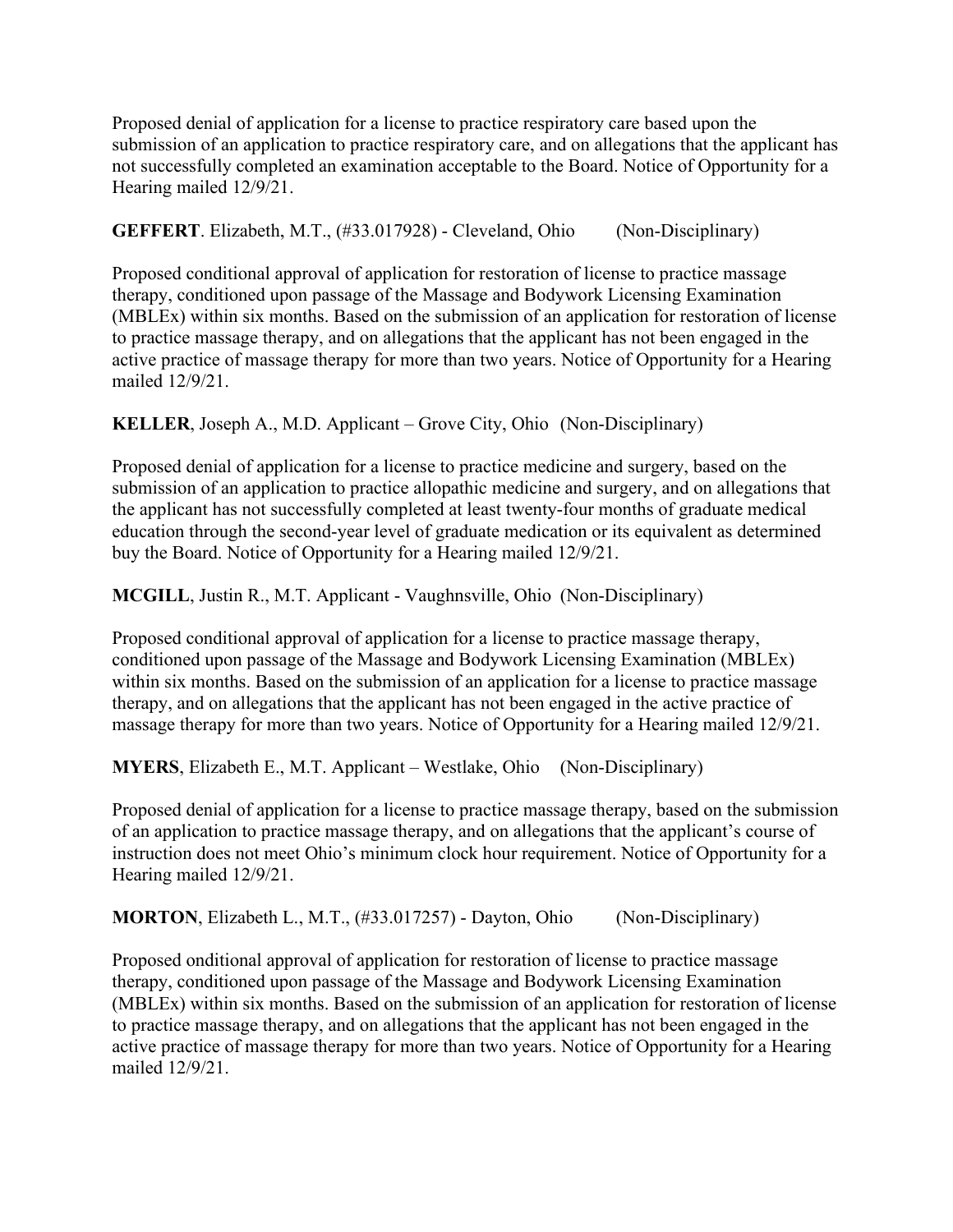**OPOKU**, Diane D., R.C.P. Applicant – Columbus, Ohio (Non-Disciplinary)

Proposed denial of application for a license to practice respiratory care based upon the submission of an application to practice respiratory care, and on allegations that the applicant has not successfully completed an examination acceptable to the Board. Notice of Opportunity for a Hearing mailed 12/9/21.

### **FINAL ORDERS**

**AIAD-TOSS**, Albert S., M.D., (#35.070964) - Canfield, Ohio

License to practice medicine and surgery permanently revoked, and fined eight thousand dollars (\$8,000.00). Based on the doctor's prior 12/11/19 Consent Agreement, and on the finding that the doctor's finding of guilt to three counts of Sex Trafficking of a Minor; an additional four counts of Sex Trafficking of a Minor; and one count of Production of Child Pornography, in the United States District Court for the Norther District of Ohio, individually and/or collectively constitute a plea of guilty to, a judicial finding of guilt of, or a judicial finding of eligibility for intervention in lieu of conviction, for a felony. Order effective 12/09/21. (Journal Entry-No Hearing Requested).

**BENNER**, Seirra S., M.T. Applicant - Dunbridge, Ohio (Non-Disciplinary)

Application for a license to practice massage therapy denied. Based on the submission of an application to practice massage therapy, and on the finding that she had not provided evidence that she completed a program that met the Board's required course of instruction. Order effective 12/09/21.

**DARR**, Richard B., M.D., (#35.061830) - Yellow Springs, Ohio

License to practice medicine and surgery permanently revoked. Based on the finding that due to the doctor's cognitive impairment, the doctor incapable of practicing medicine according to acceptable and prevailing standards of care by reason of mental illness or physical illness, including, but not limited to, physical deterioration that adversely affects cognitive, motor, or perceptive skills. Order effective 12/09/21.

**ENGEL**, David M., M.T., (#33.010847) - West Chester, Ohio

License to practice massage therapy revoked and fined one thousand dollars (\$1,000.00). Based on the finding that when the massage therapist violated the terms of his 6/10/20 Consent Agreement, when he failed to submit quarterly declarations, and failed to attend scheduled personal appearances, those acts individually and/or collectively constitute a violation of the conditions of limitation placed by the board upon a license or certificate to practice. Order effective 12/09/21. (Journal Entry-No Hearing Requested).

**MCGOWAN**, Christine M., M.T., (#33.016748) - Burton, Ohio (Non-Disciplinary)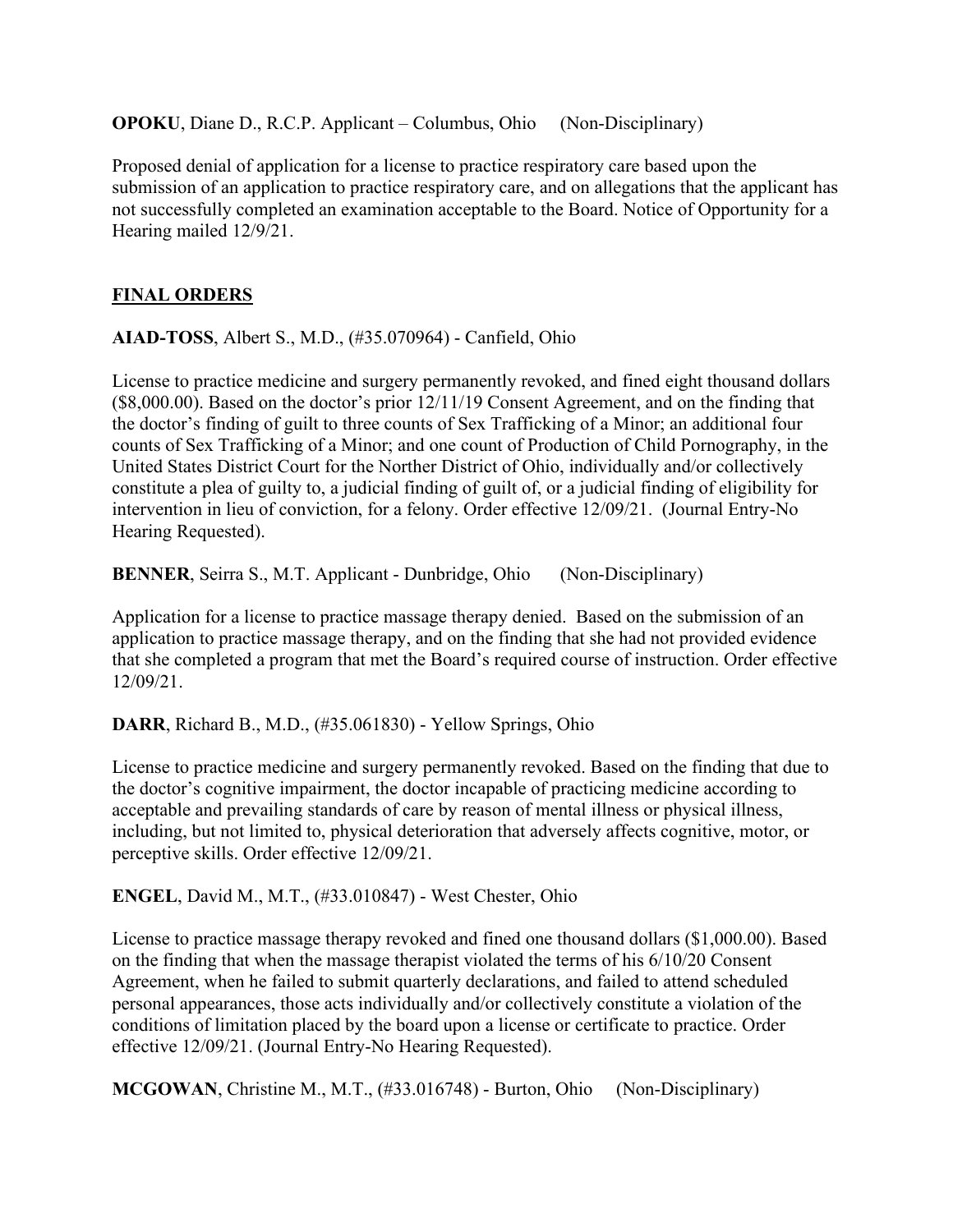Application for restoration of license to practice massage therapy approved, provided that the massage therapist takes and passes the Massage and Bodywork Licensing Examination within six months. Based on the massage therapist's submission of an application for restoration of her license to practice massage therapy; and on the finding that the massage therapist has not been actively engaged in the practice of massage therapy for over two years. Order effective 12/09/21. (Journal Entry-No Hearing Requested).

#### **PROCTOR**, Vernon, M.D., (#35.130575) - Grand Rapids, Michigan

License to practice medicine and surgery suspended for an indefinite period of time, fined one thousand dollars (\$1,000.00), and subject to conditions for reinstatement or restoration, and a permanent limitation against prescribing, administering, dispensing, ordering, or otherwise make available any controlled substance, including medical marijuana. Based on the finding that a prior action by the Michigan Department of Licensing and Regulatory Affairs, which issued a 6/2/2020 Final Order suspending the doctor's license for two years, individually and/or collectively constitute any of the following actions taken by an agency responsible for authorizing, certifying, or regulating an individual to practice a health care occupation or provide health care services in this state or another jurisdiction, for any reason other than the nonpayment of fees: the limitation, revocation, or suspension of an individual's license to practice; acceptance of an individual's license surrender; denial of a license; refusal to renew or reinstate a license; imposition of probation; or issuance of an order of censure or other reprimand. Order effective 12/20/21.

### **SHELCHKOV**, Dmitry A., M.D., (#35.082684) - Rego Park, New York

License to practice medicine and surgery indefinitely suspended, and subject to conditions for reinstatement or restoration. Based on the finding that a prior action by the New York State Board for Professional Medical Conduct, which issued a Commissioner's Order and Notice of Hearing, that suspended the doctor's license, individually and/or collectively constitute: any of the following actions taken by an agency responsible for authorizing, certifying, or regulating an individual to practice a health care occupation or provide health care services in this state or another jurisdiction, for any reason other than the nonpayment of fees: the limitation, revocation, or suspension of an individual's license to practice; acceptance of an individual's license surrender; denial of a license; refusal to renew or reinstate a license; imposition of probation; or issuance of an order of censure or other reprimand. Order effective 12/09/21. (Journal Entry-No Hearing Requested).

### **STACEY**, Alan R., M.T., (#33.019539) - Waterville, Ohio

License to practice massage therapy revoked. Based on the finding that the massage therapist's failure to submit to an inpatient examination as ordered by the Board was not due to circumstances beyond his control, and that his failure to submit to a chemical dependency examination as ordered by the Board constitutes an admission that he is unable to practice according to acceptable and prevailing standards of care by reason of his habitual or excessive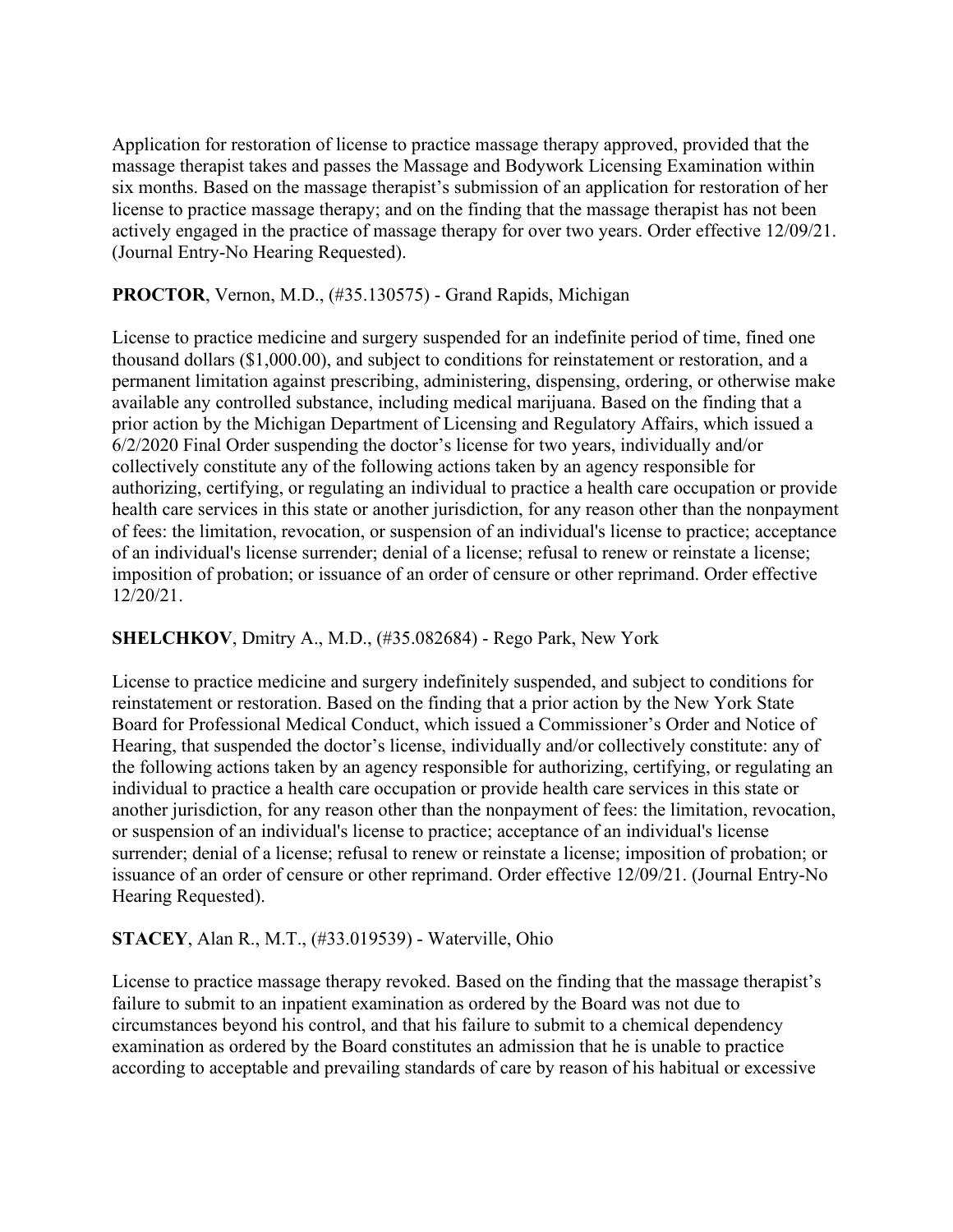use or abuse of drugs, alcohol, or other substances that impair ability to practice. Order effective 12/09/21. (Journal Entry-No Hearing Requested).

### **CONSENT AGREEMENTS**

#### **DADA**, Amir Q., D.O. Training Certificate (#58.032161) – Dublin, Ohio

Training certificate to practice osteopathic medicine and surgery reinstated, and subject to general probationary requirements for at least five years. Based on the doctor having completed all requirements for reinstatement of certificate pursuant to the terms of a 8/11/21 Consent Agreement. Agreement effective 12/8/21.

**GIBSON**, Benjamin R., M.D., (#35.097558) – Zanesville, Ohio

The 2/10/21 Step 1 Consent Agreement is terminated upon the instant superseding step I Consent Agreement becoming effective, and the license to practice medicine and surgery is indefinitely suspended, but not less than one year, retroactive to the suspension date of 2/10/21, fined five thousand dollars (\$5,000.00), and subject to general probationary requirements, and conditions for reinstatement. Based on the doctor's admission that when he subsequently pled guilty in the Muskingum County Court, Zanesville, Ohio to charges of Violating a Protective Order and Dissemination, those acts constitute: a plea of guilty to, a judicial finding of guilt of, or a judicial finding of eligibility for intervention in lieu of conviction for, a misdemeanor involving moral turpitude. Agreement effective 12/8/21.

**HARRIS**, Dale A., M.D., (#35.074799) – Westerville, Ohio

License to practice medicine and surgery reinstated, and subject to general probationary terms, conditions, and limitations for at least two years. Based on the doctor having completed all requirements for reinstatement of certificate pursuant to the terms of a 4/14/21 Consent Agreement. Agreement effective 12/8/21.

**JAGODA**, Heather, M.D. Training Certificate, (#57.246462) – Akron, Ohio

The 5/12/21 Consent Agreement is terminated upon the instant superseding Step I Consent Agreement becoming effective, and the license to practice medicine and surgery is indefinitely suspended but not less than one year, and subject to general probationary requirements, and conditions for reinstatement. Based on the doctor's admission to the factual and legal allegations contained in the 9/8/21 Notice of Opportunity for Hearing, to wit: violation of the conditions of limitation placed by the board upon a license or certificate to practice; and impairment of ability to practice according to acceptable and prevailing standards of care because of habitual or excessive use or abuse of drugs, alcohol, or other substances that impair ability to practice. Agreement effective 12/8/21.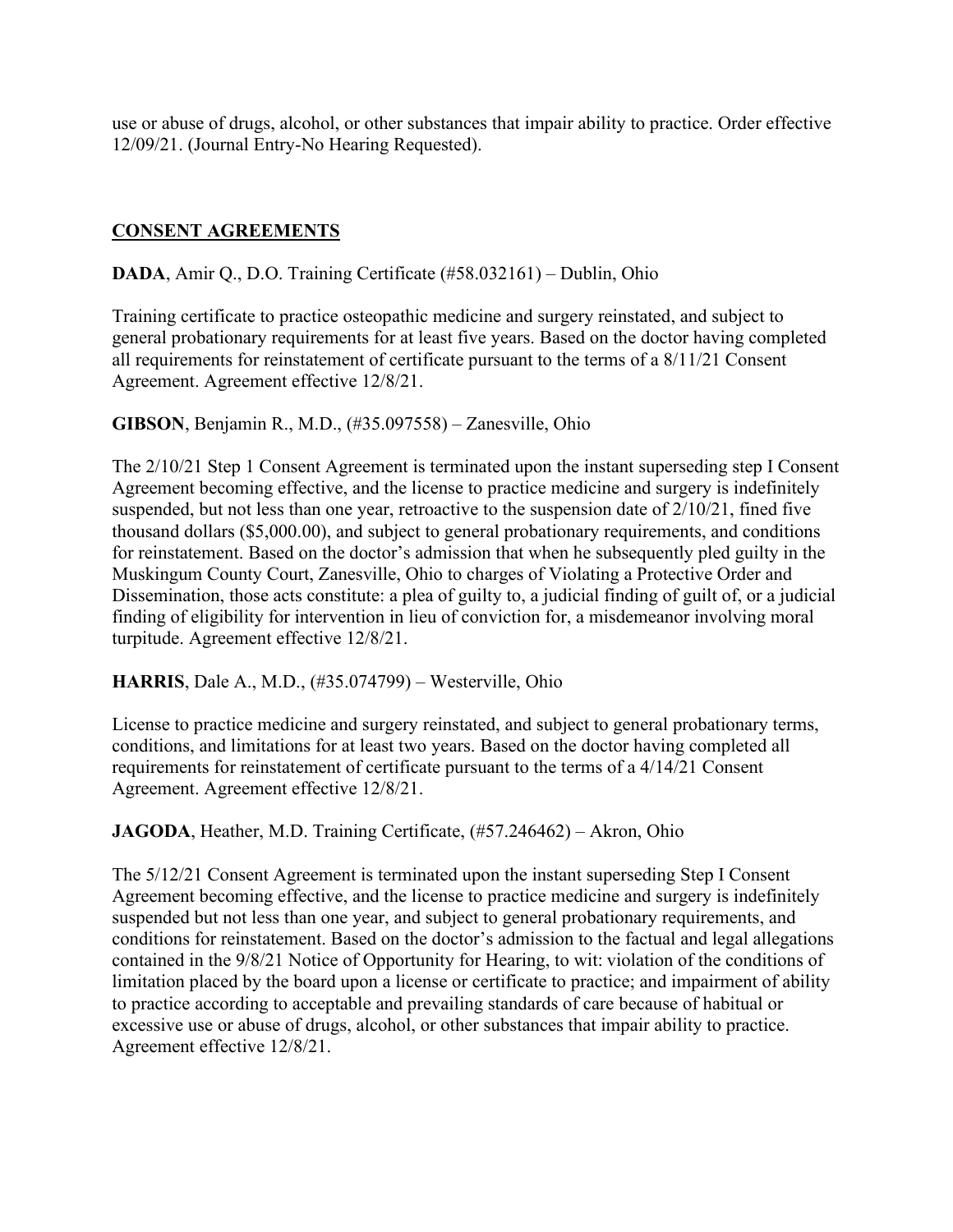### **MALKOVITS**, Vincent J., D.O., (#34.006675) – Youngstown, Ohio

License to practice osteopathic medicine and surgery reinstated effective 1/5/22 and subject to general probationary requirements for at least two years. Based on the doctor having completed all requirements for reinstatement of license pursuant to the terms of a 6/9/21 Consent Agreement. Agreement effective 12/8/21. Reinstatement effective 1/5/22.

### **NYE**, Jared L., R.C.P., (#RCP.14719) – Eaton, Ohio

License to practice as a respiratory care professional suspended for a definite period of thirty days, and subject to a five thousand dollar (\$5,000.00) fine and probationary terms. Based on the respiratory care professional's admission that when he falsely documented having conducted three occurrences of respiratory patient care, those acts and/or omissions, constitute: making a false, fraudulent, deceptive, or misleading statement in the solicitation of or advertising for patients; in relation to the practice of respiratory care; or in securing or attempting to secure any license or permit issued by the board; a departure from, or failure to conform to, minimal standards of care of similar practitioners under the same or similar circumstances, whether or not actual injury to a patient is established; and violating the standards of ethical conduct adopted by the board, in the practice of respiratory care. Agreement effective 12/8/21.

### **PAPACHRISTOU**, Marios, M.D., (#35.137804) – Warrendale, Pennsylvania

License to practice medicine and surgery granted, and immediately suspended for an indefinite period of time, and subject to general probationary requirements, and conditions for reinstatement including entering into a written consent agreement. Based on the doctor's admission that his history of drug abuse, and his plea of guilty in the United State District Court, Western District of Pennsylvania to felony counts of unlawful dispensing and distributing a Schedule II Controlled Substance, and Health Care Fraud, those acts individually and/or collectively constitute: impairment of ability to practice according to acceptable and prevailing standards of care because of habitual or excessive use or abuse of drugs, alcohol, or other substances that impair ability to practice, and a plea of guilty to, a judicial finding of guilt of, or a judicial finding of eligibility for intervention in lieu of conviction for, a felony. Agreement effective 12/8/21.

### **RUHE**, Linda C., M.T., (#33.022834) – Cincinnati, Ohio

License to practice massage therapy restored, and immediately suspended for a definite period of ninety days, and subject to a five hundred dollar (\$500.00) fine, and interim monitoring terms effective upon restoration, and general probationary requirements. Based on the massage therapist's admission that when she continued to practice massage therapy despite her license having expired due to non-renewal, those acts constitute: the commission of an act that constitutes a felony in this state, regardless of the jurisdiction in which the act was committed, to wit: Practicing Medicine [or a limited branch] Without Certificate. Agreement effective 12/8/21.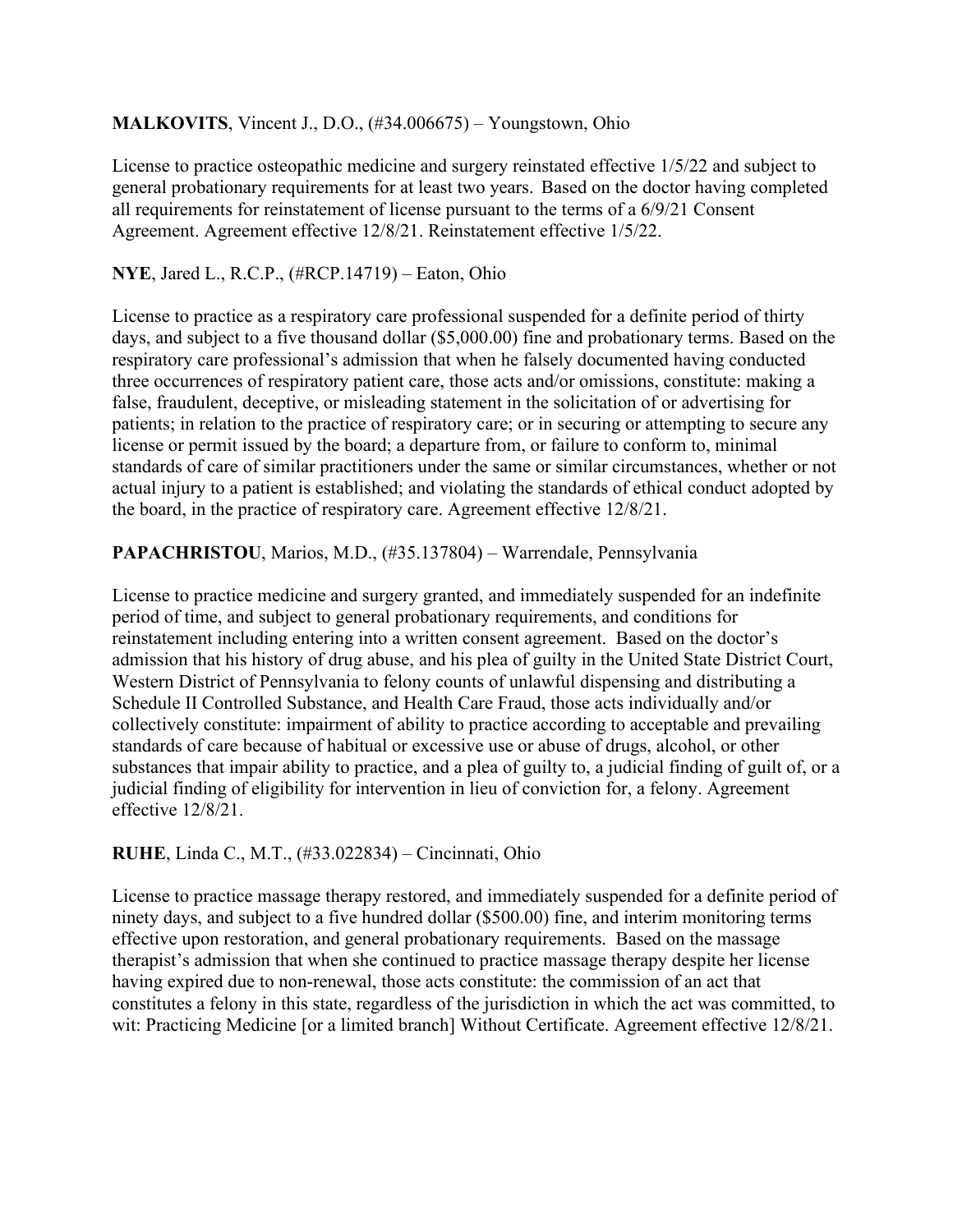### **VOLUNTARY PERMANENT SURRENDERS, RETIREMENTS, REVOCATIONS, WITHDRAWALS**

### **CLEWLOW**, Michael, R.C.P., (#RCP.15557) - Parma, Ohio

Permanent surrender of license to practice respiratory care, authorized by respiratory care professional in lieu of continuing compliance with the terms of the 4/29/21 Superseding Step I Consent Agreement. Agreement effective 12/8/21.

**KIM**, Thomas Dae Young, M.D., (#35.050305) – Chesterfield, Missouri

Permanent surrender/revocation of license to practice medicine and surgery, authorized by the doctor in lieu of formal disciplinary proceedings pursuant to Section 4731.22(B)(22), Ohio Revised Code. Agreement effective 12/8/21.

**PRASAD**, Karipineni R., M.D., (#35.041010CTR) – Canfield, Ohio

Permanent surrender/revocation of license to practice medicine and surgery, authorized by the doctor in lieu of formal disciplinary proceedings pursuant to Sections 4731.22(B)(6) and 4731.22(B)(20), Ohio Revised Code, including Rules 4731-33-03 and 4731-11-02, Ohio Administrative Code, related to the prescribing of controlled substances. Agreement effective 12/8/21.

**RAHMAN**, Mahmood, M.D., (#35.066692) – Beavercreek, Ohio

Permanent surrender/retirement/revocation of license to practice medicine and surgery, authorized by the doctor in lieu of further formal disciplinary proceedings pursuant to Sections 4731.22(B)(2), (B)(6) and (B)(20) Ohio Revised Code, and as set forth in the Notice of Opportunity for Hearing issued by the Board on 8/11/21. Agreement effective 12/8/21.

**SCHWARZ**, Bradley T., D.O., (#34.011077) – Murrysville, Pennsylvania

Permanent surrender of license to practice osteopathic medicine and surgery, authorized by the doctor in lieu of continuing compliance with the terms of the 8/9/17 Consent Agreement. Agreement effective 12/8/21.

**SEE**, Ellen, P.A., (#50.006295RX) - Cleveland, Ohio

Permanent surrender/revocation of license to practice as a physician assistant, authorized by the physician assistant, in lieu of formal disciplinary proceedings pursuant to Section 4730.25(B)(5), Ohio Revised Code. Agreement effective 12/8/21.

# **RECESSIONS AND DISMISSALS**

**HAQ**, Abdul, M.D., (#35.069523) - Louisville, Kentucky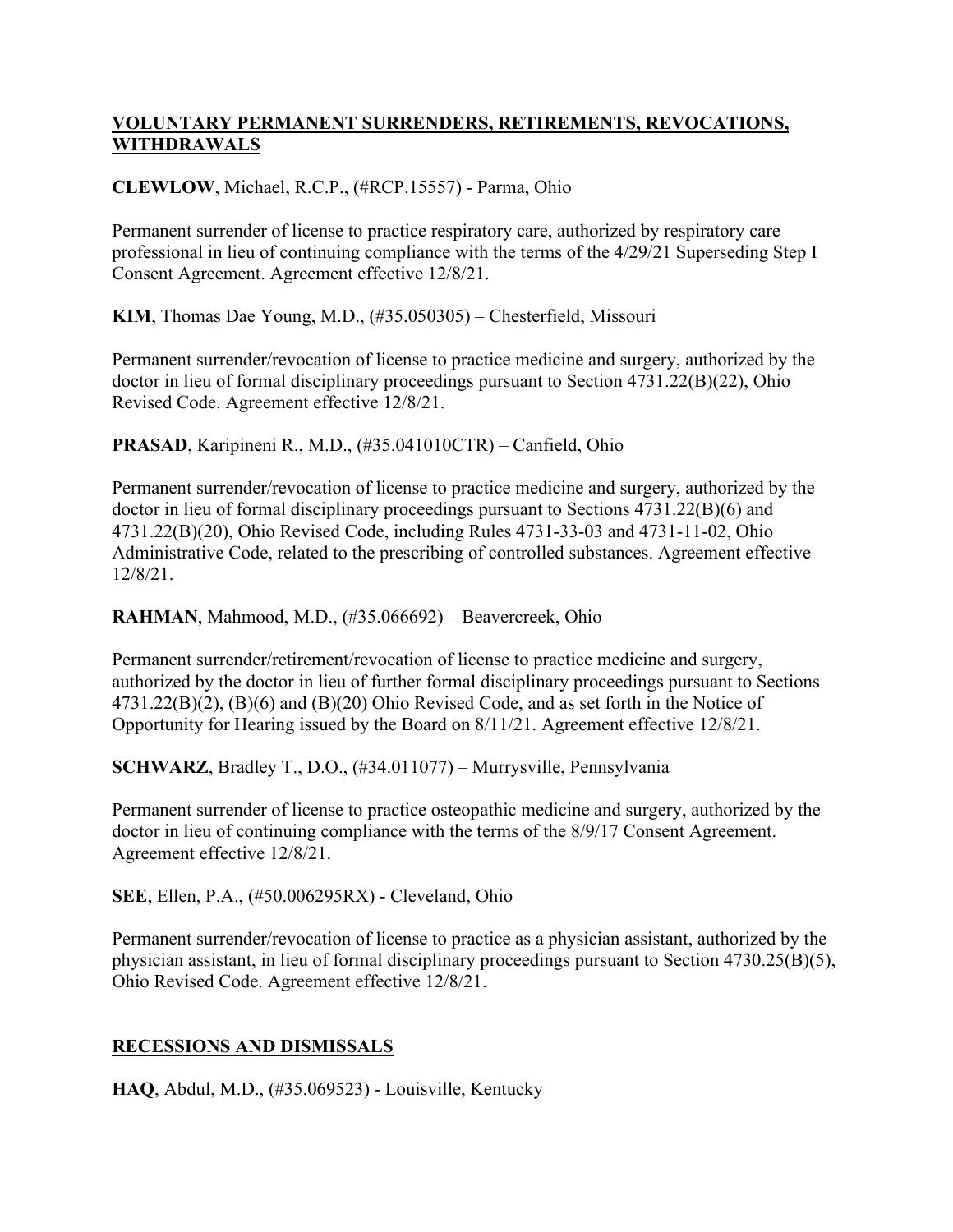By Order and Entry issued on 12/8/21, the 9/9/20 Notice of Opportunity for Hearing is rescinded, and the 9/8/21 Final Order permanently revoking the doctor's license to practice medicine and surgery is vacated, following the determination that the matter involved a mistake of identity. Rescission and Vacation effective 12/8/21.

**HUENEFELD**, Suzette L., M.D., (#35.067770) - Perrysburg, Ohio

By Order and Entry issued on 12/8/21, Board dismissed without prejudice the 10/13/21 Notice of Opportunity for Hearing following the determination that on 11/10/21 the doctor had subsequently signed a permanent revocation based upon the same operative facts. Dismissal effective 12/8/21.

**OVERSTREET**, Heather L., M.T. Applicant - Eastlake, Ohio

By Order and Entry issued on 12/8/21, Board dismissed without prejudice the 10/13/21 Notice of Opportunity for Hearing following the determination that on 11/10/21 the massage therapist had subsequently permanently withdrew her application based upon the same operative facts. Dismissal effective 12/8/21.

# **PROBATIONARY RELEASE**

**LENTINI**, Ross R., M.D., (#35.063449) - East Liverpool, Ohio

Doctor's request for release from the terms of the 12/14/16 Step II Consent Agreement, granted by vote of the Board on 12/8/21. Release effective 12/15/21.

**URBAN**, Derek K., M.D., (#35.068200) - Spring Hill, Tennessee

Doctor's request for release from the terms of the 12/9/20 Board Order, granted by vote of the Board on 12/8/21. Release effective 12/21/21.

**ZEWALI**, Aly M., M.D., (#35.088417) - Akron, Ohio

Doctor's request for release from the terms of the 12/14/16 Step II Consent Agreement, granted by vote of the Board on 12/8/21. Release effective 12/15/21.

# **PROBATIONARY REQUESTS AND MODIFICATIONS**

**ALDERSON**, Julie M., D.O., (#34.014253) - Columbus, Ohio

Doctor's request for approval of new monitoring physician, granted by vote of the Board on 12/8/21.